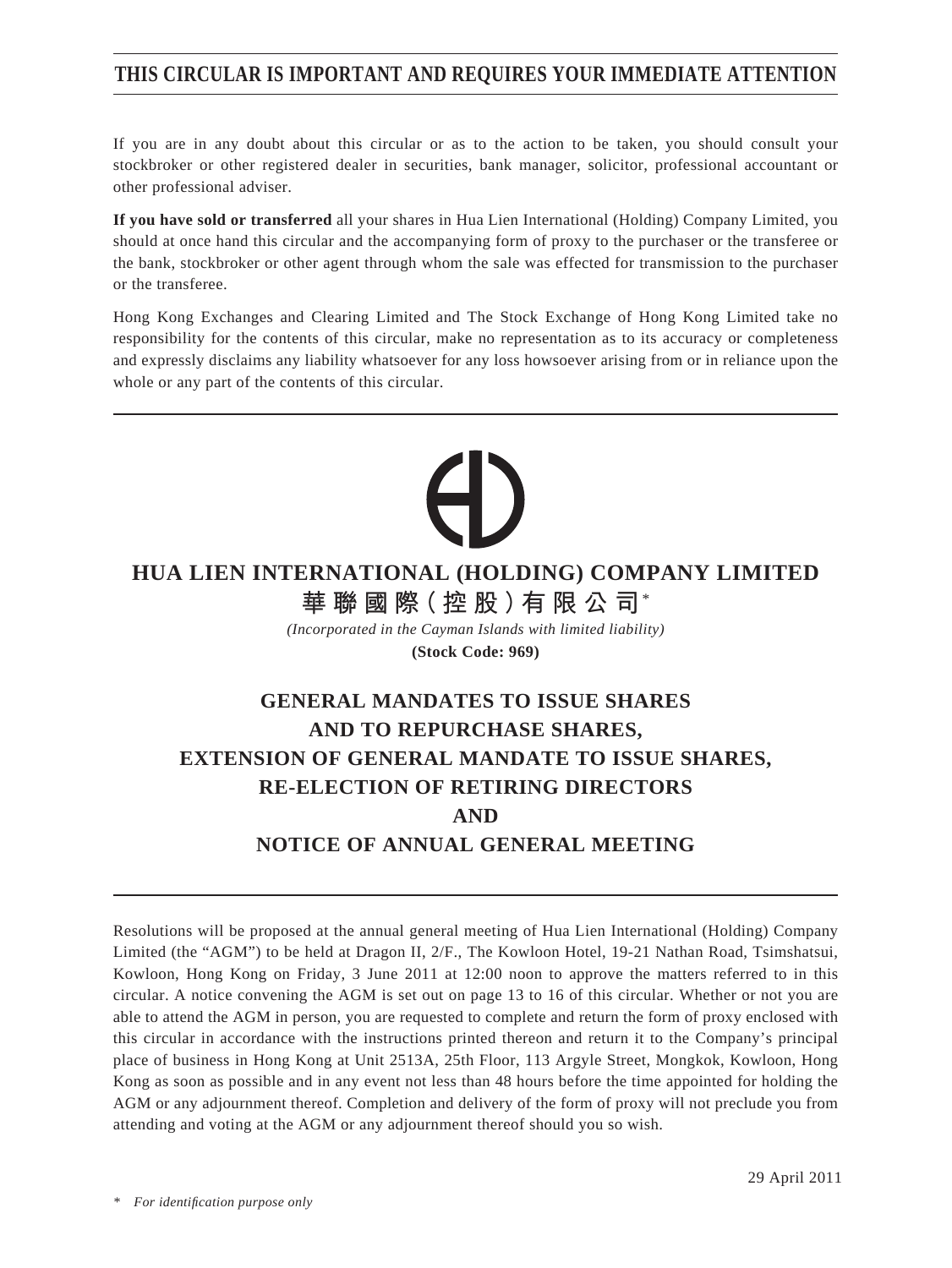# **CONTENTS**

## *Page*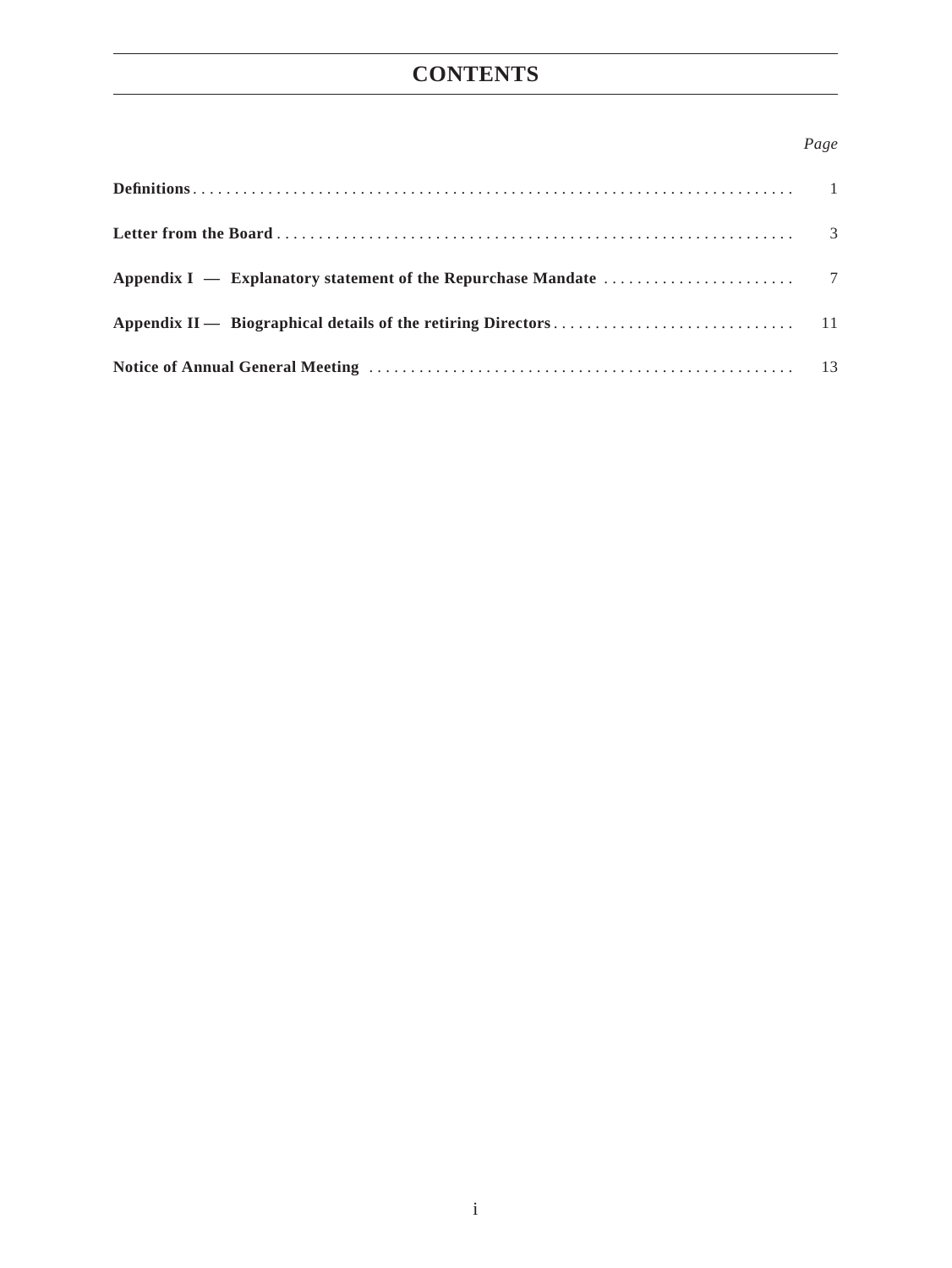# **DEFINITIONS**

*In this circular, unless the context otherwise requires, the following expressions have the following meaning:*

| "AGM"                     | the annual general meeting of the Company to be held at Dragon II,<br>2/F., The Kowloon Hotel, 19-21 Nathan Road, Tsimshatsui, Kowloon,<br>Hong Kong on Friday, 3 June 2011 at 12:00 noon to consider and, if<br>appropriate, to approve the resolutions as set out in notice of AGM; |
|---------------------------|---------------------------------------------------------------------------------------------------------------------------------------------------------------------------------------------------------------------------------------------------------------------------------------|
| "Articles of Association" | the existing articles of association of the Company;                                                                                                                                                                                                                                  |
| "Board"                   | the board of Directors;                                                                                                                                                                                                                                                               |
| "Company"                 | Hua Lien International (Holding) Company Limited, a company<br>incorporated in the Cayman Islands with limited liability, the shares of<br>which are listed on the Stock Exchange;                                                                                                    |
| "Director(s)"             | director(s) of the Company;                                                                                                                                                                                                                                                           |
| "Group"                   | the Company and its subsidiaries;                                                                                                                                                                                                                                                     |
| "HK\$"                    | Hong Kong dollars, the lawful currency of Hong Kong;                                                                                                                                                                                                                                  |
| "Hong Kong"               | the Hong Kong Special Administrative Region of the PRC;                                                                                                                                                                                                                               |
| "Issue Mandate"           | the proposed issue mandate to be granted to the Directors to allot, issue<br>and deal with Shares not exceeding 20% of the issued share capital of the<br>Company as at the date of resolution approving this issue mandate;                                                          |
| "Latest Practicable Date" | 20 April 2011, being the latest practicable date prior to the printing of this<br>circular;                                                                                                                                                                                           |
| "Listing Rules"           | the Rules Governing the Listing of Securities on the Stock Exchange;                                                                                                                                                                                                                  |
| "PRC"                     | the People's Republic of China;                                                                                                                                                                                                                                                       |
| "Repurchase Mandate"      | the proposed mandate to be granted to the Directors to exercise the<br>power of the Company to repurchase Shares up to a maximum of 10% of<br>the issued share capital of the Company as at the date of the resolution<br>approving this repurchase mandate;                          |
| "SFO"                     | the Securities and Futures Ordinance (Cap. 571 of the Laws of Hong<br>Kong);                                                                                                                                                                                                          |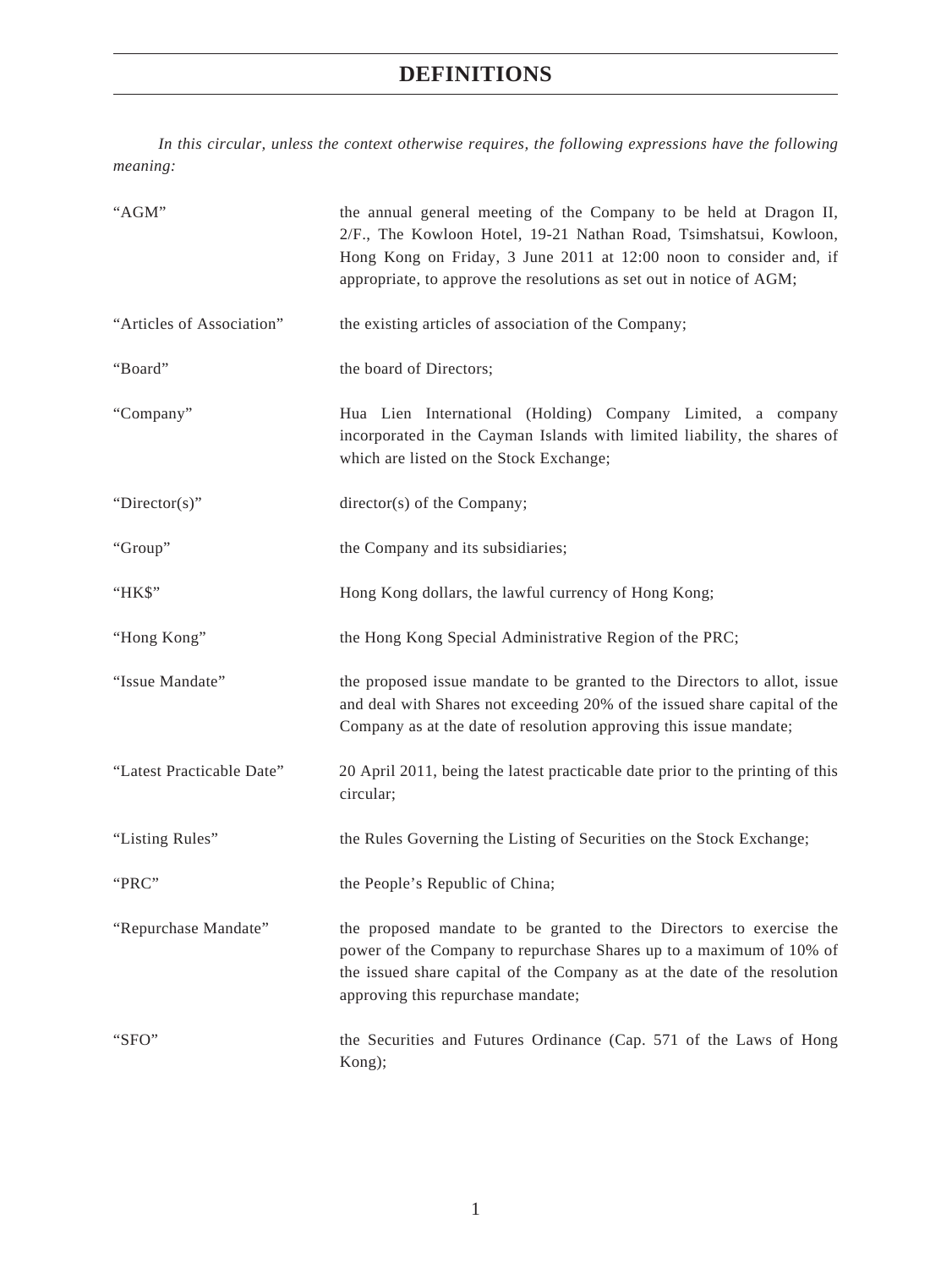# **DEFINITIONS**

| "Share(s)"                       | ordinary share(s) of HK\$0.10 each in the share capital of the Company;                                                                            |
|----------------------------------|----------------------------------------------------------------------------------------------------------------------------------------------------|
| "Shareholder(s)"                 | holder(s) of Shares;                                                                                                                               |
| "Stock Exchange"                 | The Stock Exchange of Hong Kong Limited;                                                                                                           |
| "Takeovers Code"                 | The Codes on Takeovers and Mergers and Share Repurchases approved<br>by the Securities and Futures Commission as amended from time to time;<br>and |
| $\lq\lq\lq\lq\lq\lq\lq\lq\lq\lq$ | per cent                                                                                                                                           |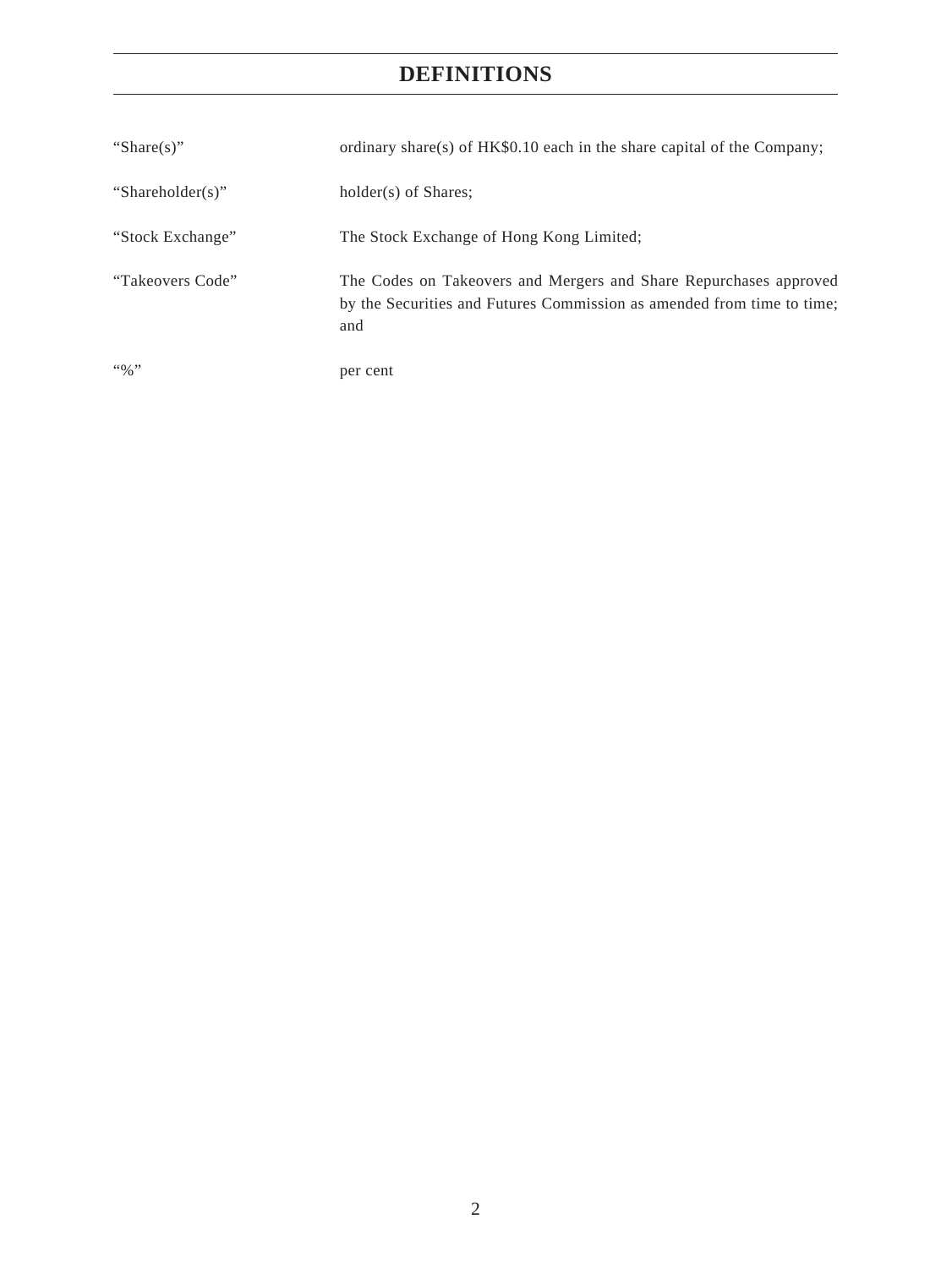## **HUA LIEN INTERNATIONAL (HOLDING) COMPANY LIMITED**

**華聯國際(控股)有限公司**\*

*(Incorporated in the Cayman Islands with limited liability)*

**(Stock Code: 969)**

*Executive Directors:* Mr. SHIH Chian Fang *(Chairman)* Mr. HAN Hong Mr. XIAO Longlong Mr. HU Yebi

*Independent Non-executive Directors:* Dr. ZHENG Liu Mr. YU Chi Jui Ms. LI Xiao Wei

*Registered Offi ce:* P.O. Box 309 Ugland House South Church Street George Town Grand Cayman Cayman Islands British West Indies

*Principal Place of Business in Hong Kong:* Unit 2513A, 25th Floor 113 Argyle Street Mongkok Kowloon Hong Kong

29 April 2011

*To the Shareholders,*

Dear Sir or Madam,

# **GENERAL MANDATES TO ISSUE SHARES AND TO REPURCHASE SHARES, EXTENSION OF GENERAL MANDATE TO ISSUE SHARES, RE-ELECTION OF RETIRING DIRECTORS AND NOTICE OF ANNUAL GENERAL MEETING**

#### **INTRODUCTION**

The purpose of this circular is to provide the Shareholders with information in respect of the resolutions to be proposed at the AGM for (i) the granting of the Issue Mandate and the Repurchase Mandate to the Directors; (ii) the extension of the Issue Mandate by adding to it the aggregate number of the issued Shares repurchased by the Company under the Repurchase Mandate; and (iii) the re-election of retiring Directors.

*\* For identifi cation purpose only*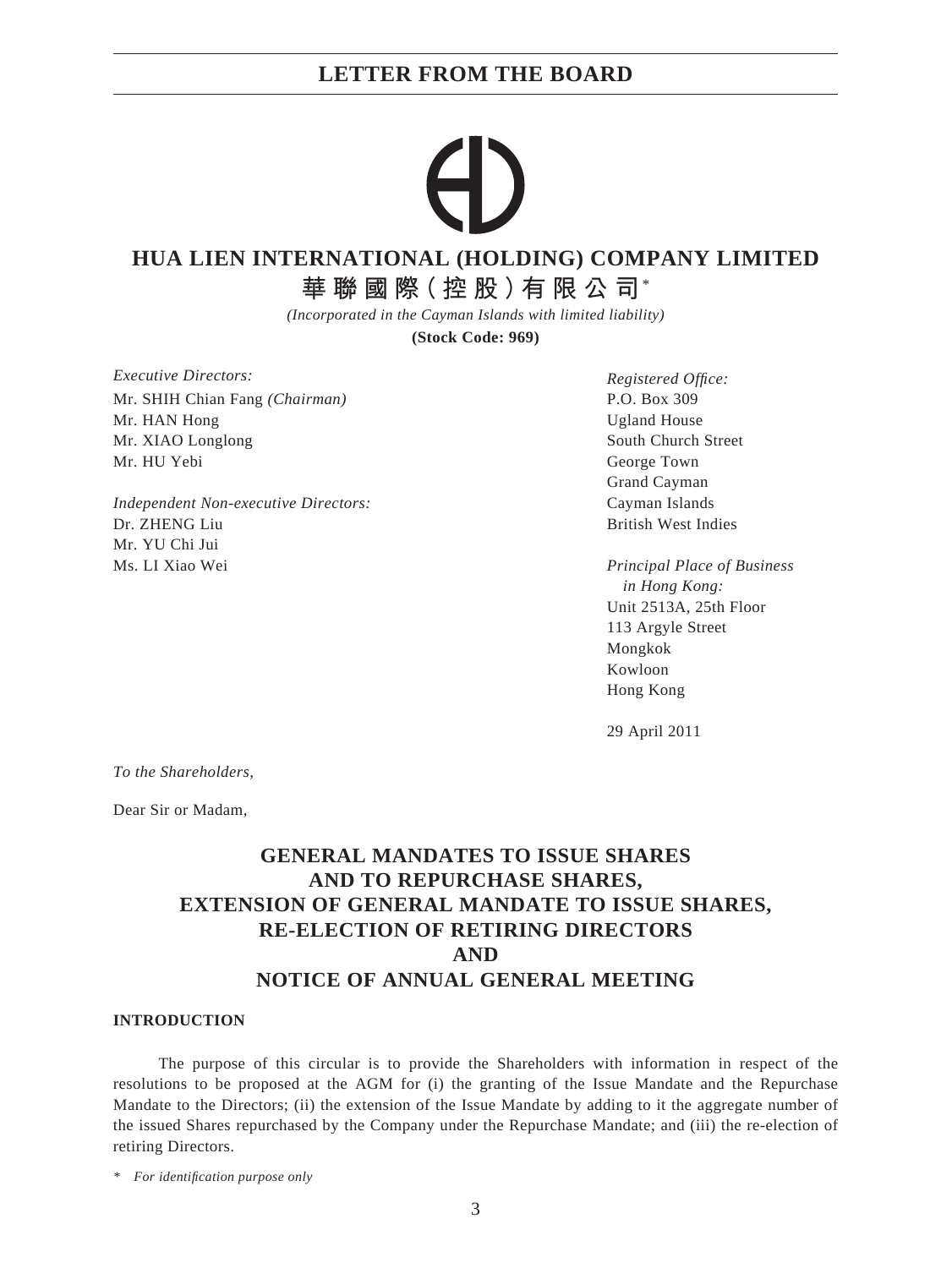#### **PROPOSED GRANTING OF THE ISSUE AND THE REPURCHASE MANDATES**

Ordinary resolutions will be proposed at the AGM to approve:

- (a) the granting to the Directors the Issue Mandate to allot, issue and otherwise deal with Shares not exceeding 249,736,000 Shares, being 20% of the issued share capital of the Company as at the Latest Practicable Date, assuming no further Share is issued or repurchased after the Latest Practicable Date and up to the date of passing such resolution;
- (b) the granting to the Directors the Repurchase Mandate to repurchase Shares, the aggregate nominal amount of which does not exceed 10% of the issued share capital of the Company at the date of passing of such a resolution; and
- (c) the granting to the Directors general mandate to extend the Issue Mandate by an amount representing the aggregate nominal amount of the Shares repurchased by the Company pursuant to and in accordance with the Repurchase Mandate (if granted to the Directors at the AGM) during the period from the date of the AGM up to the next following annual general meeting of the Company.

These general mandates will remain in effect until whichever is the earliest of (i) the conclusion of the next annual general meeting of the Company, (ii) the expiration of the period within which the next annual general meeting of the Company is required to be held by the Articles of Association or any applicable laws of the Cayman Islands to be held, and (iii) the date upon which such an authority is revoked or varied by an ordinary resolution of the Shareholders in a general meeting of the Company. The Directors wish to state that they have no present intention to repurchase any Shares or issue any new Shares in the event that these general mandates are approved.

An explanatory statement contains all the information as required pursuant to the rule 10.06(1)(b) of the Listing Rules, giving certain information regarding the Repurchase Mandate, is set out in Appendix I to this circular.

#### **RE-ELECTION OF RETIRING DIRECTORS**

In relation to the ordinary resolution numbered 2 in the notice of AGM regarding the re-election of retiring Directors, Mr. Hu Yebi will hold the office only until the AGM, and being eligible, will offer himself for re-election pursuant to Article 99 of the Articles of Association while Dr. Zheng Liu and Ms. Li Xiao Wei shall retire as Directors by rotation at the AGM pursuant to Article 116 of the Articles of Association and, being eligible, will offer themselves for re-election. Biographical details of the retiring Directors are set out in Appendix II to this circular.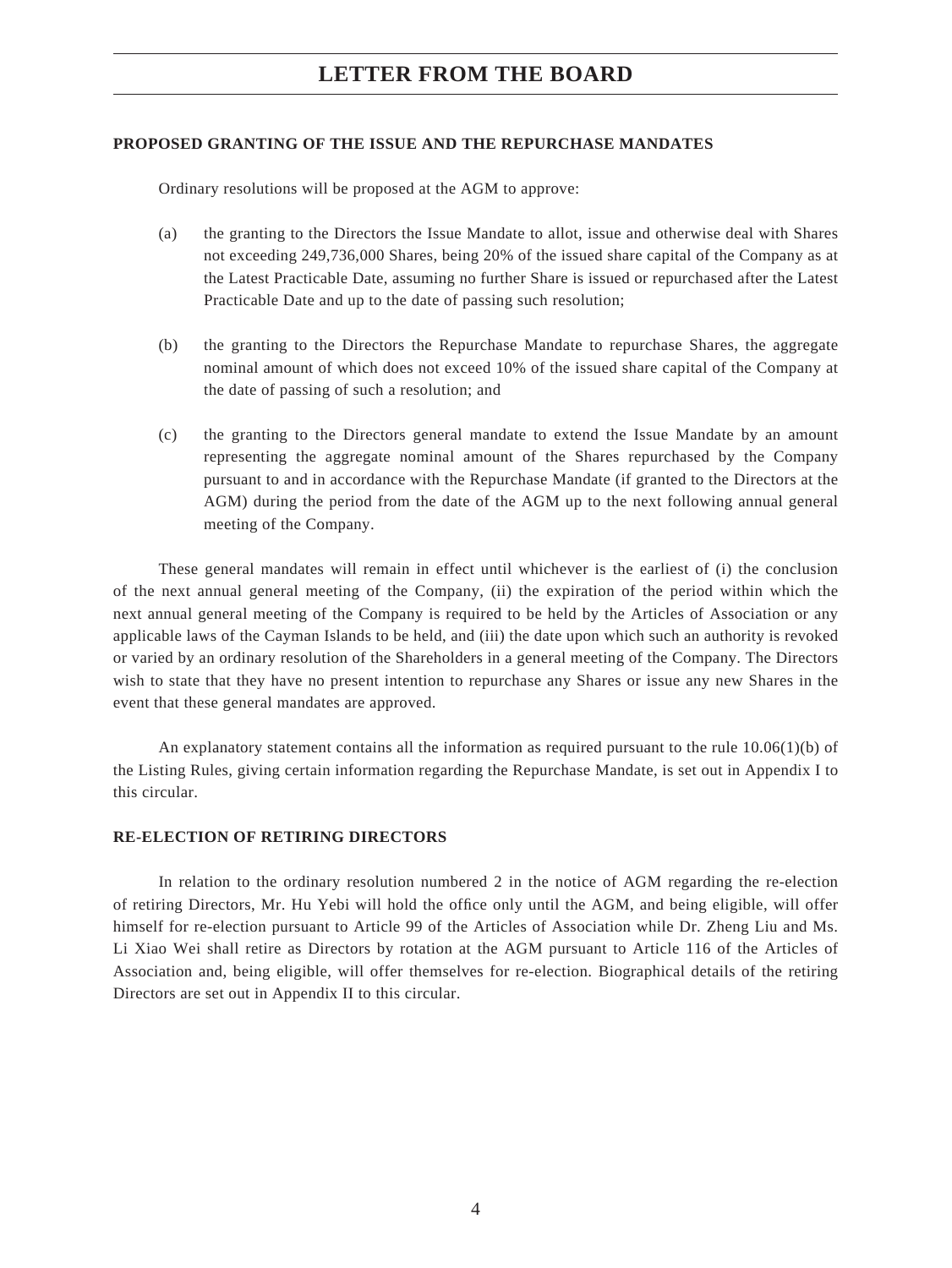#### **DEMAND FOR POLL AT THE ANNUAL GENERAL MEETING**

Pursuant to Article 80 of the Articles of Association, at any general meeting, a resolution put to the vote of the meeting shall be decided on a show of hands unless voting by way of a poll is required by the Listing Rules or, a poll is (before or on the declaration of the result of the show of hands or on the withdrawal of any other demand for a poll) demanded:

- (a) by the chairman of the meeting; or
- (b) by at least five Shareholders present in person or by proxy and entitled to vote; or
- (c) by any Shareholder or Shareholders present in person or by proxy and representing in the aggregate not less than one-tenth of the total voting rights of all Shareholders having the right to attend and vote at the meeting; or
- (d) by any Shareholder or Shareholders present in person or by proxy and holding Shares conferring a right to attend and vote at the meeting on which there have been paid up sums in the aggregate equal to not less than one-tenth of the total sum paid up on all Shares conferring that right; or
- (e) if required by the Listing Rules, by the Chairman of such meeting and/or any Director or Directors who, individually or collectively, hold proxies in respect of Shares representing five per cent (5%) or more of the total voting rights of all Shareholders having right to vote at such meeting.

Unless a poll is so required or demanded and, in the latter case, not withdrawn, the chairman of the meeting should indicate to the meeting of the Company the level of proxies lodged on each resolution and the balance for and against the resolution, after it has been dealt with on a show of hands.

Pursuant to Rule 13.39(4) of the Listing Rules, any resolution put to the vote at a general meeting shall be taken by poll. Therefore, the chairman of the AGM will exercise his right pursuant to Article 80 of the Articles of Association to demand poll voting on all the resolutions as set out in the notice of the AGM. An announcement on the poll vote results will be made by the Company after the AGM in the manner prescribed under Rule 13.39(5) of the Listing Rules.

#### **NOTICE OF ANNUAL GENERAL MEETING**

The notice of AGM is set out on pages 13 to 16 of this circular.

There is enclosed a form of proxy for use at the AGM and such form of proxy is also published on the websites of the Stock Exchange and the Company. At the AGM, resolutions will be proposed to approve, inter alia, the granting of the Issue Mandate and Repurchase Mandate, the extension of the Issue Mandate by the addition thereto of the number of Shares repurchased pursuant to the Repurchase Mandate and the re-election of retiring Directors.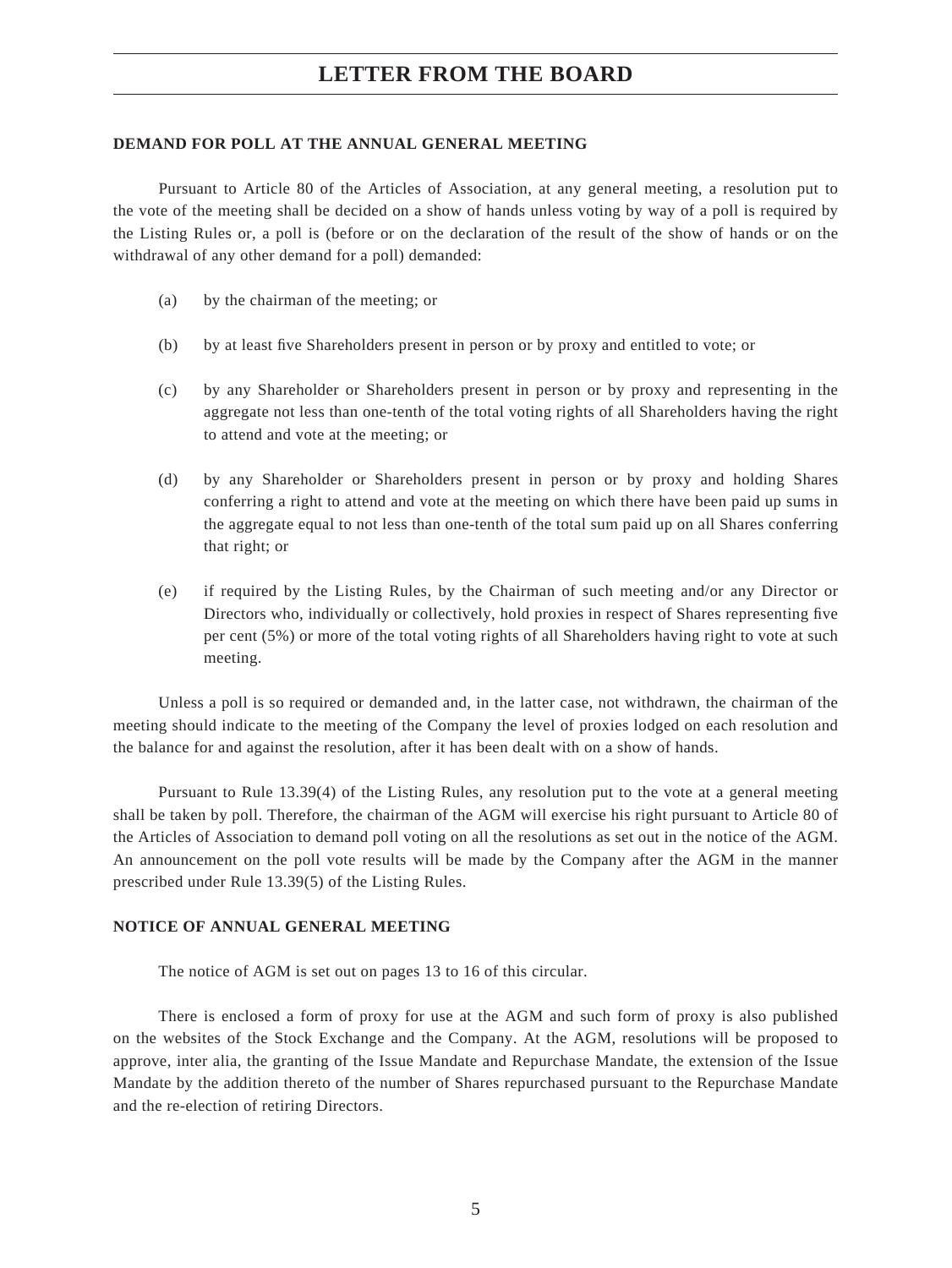Whether or not you are able to attend the AGM in person, you are requested to complete and return the form of proxy in accordance with the instructions printed thereon and return it to the Company's principal place of business in Hong Kong at Unit 2513A, 25th Floor, 113 Argyle Street, Mongkok, Kowloon, Hong Kong as soon as possible and in any event not less than 48 hours before the time appointed for holding the AGM or any adjournment thereof. Completion and delivery of the form of proxy will not preclude you from attending and voting at the AGM or any adjournment thereof should you so wish.

#### **RESPONSIBILITY STATEMENT**

This circular, for which the Directors collectively and individually accept full responsibility, includes particulars given in compliance with the Listing Rules for the purpose of giving information with regard to the Company. The Directors, having made all reasonable enquiries, confirm that to the best of their knowledge and belief the information contained in this circular is accurate and complete in all material respects and not misleading or deceptive, and there are no other matters the omission of which would make any statement herein or this circular misleading.

#### **RECOMMENDATION**

The Directors consider that the Issue Mandate, the Repurchase Mandate, the extension of the Issue Mandate and the re-election of the retiring Directors are in the best interests of the Company and the Shareholders as a whole. The Directors therefore recommend you to vote in favour of the resolutions at the AGM.

> Yours faithfully, For and on behalf of the Board of **Hua Lien International (Holding) Company Limited Shih Chian Fang** *Chairman*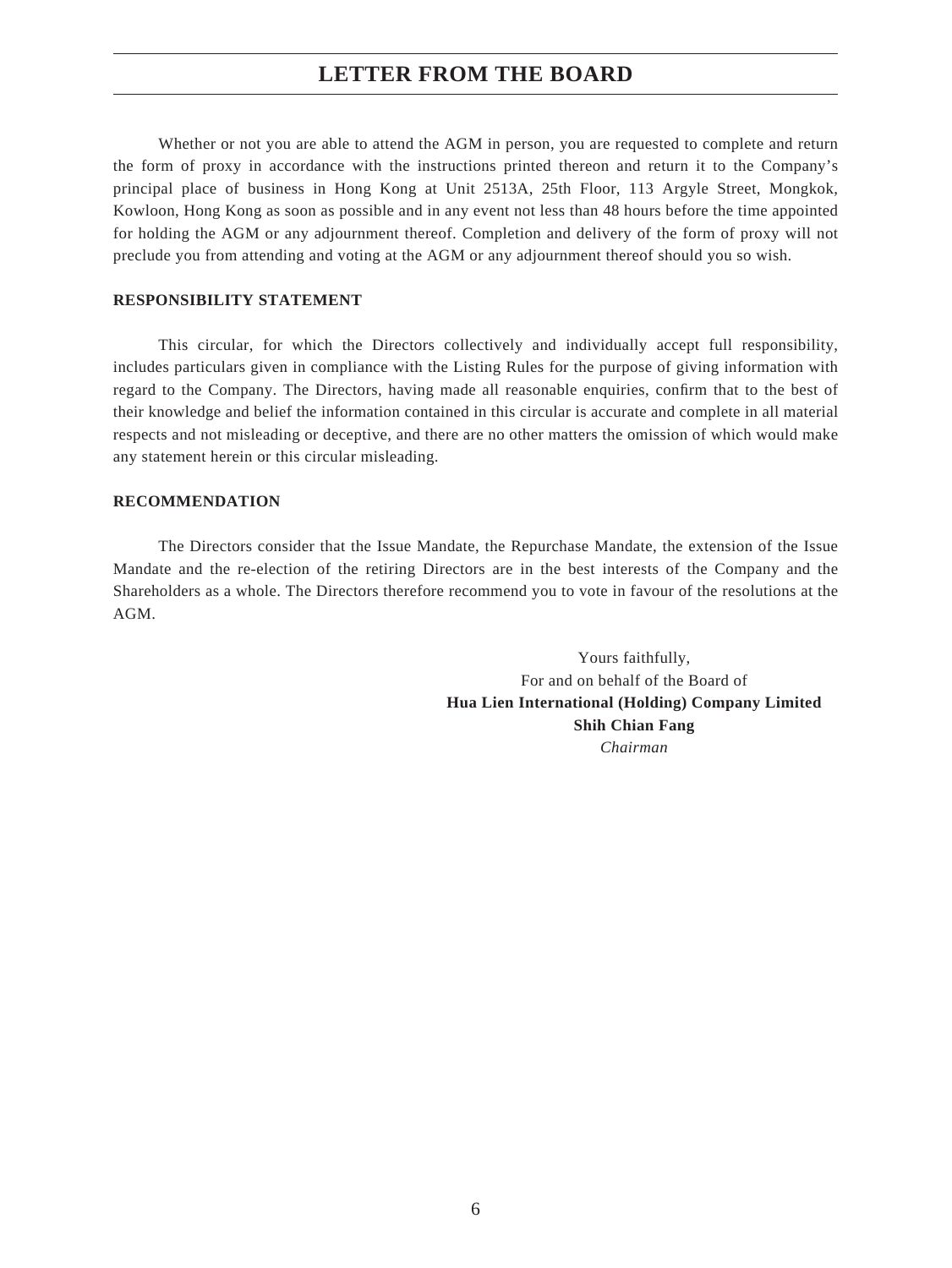*The following explanatory statement contains all the information required pursuant to Rule 10.06(1) (b) of the Listing Rules to be given to all Shareholders relating to the resolution to be proposed at the AGM authorising the Repurchase Mandate.*

#### **1. EXERCISE OF THE REPURCHASE MANDATE**

As at the Latest Practicable Date, the issued ordinary share capital of the Company comprised 1,248,680,000 Shares. Subject to the passing of the ordinary resolution approving the Repurchase Mandate and on the basis that no further Shares are issued or repurchased after the Latest Practicable Date and up to the date of passing of such a resolution, the Directors would be authorised to repurchase up to 124,868,000 Shares (being 10% of the Shares in issue) during the period up to the next annual general meeting in 2012 or the expiration of the period within which the next annual general meeting of the Company is required by law to be held or the revocation or variation of the Repurchase Mandate by an ordinary resolution of the Shareholders in a general meeting of the Company, whichever occurs first.

#### **2. REASON FOR REPURCHASES**

The Directors have no present intention to repurchase any Shares but consider that the mandate will provide the Company the flexibility to make such repurchases when appropriate and beneficial to the Company and the Shareholders as a whole. Such repurchases may, depending on market conditions and funding arrangements at the time, lead to an enhancement of the value of the net assets and/or earnings per Share and will be made only when the Directors believe that such repurchases will benefit the Company and its Shareholders as a whole.

#### **3. IMPACT OF REPURCHASES**

As compared with the financial position of the Company as disclosed in its most recent published audited consolidated accounts as at 31 December 2010, the Directors consider that there might be a material adverse impact on the working capital and gearing position of the Company in the event that the Repurchase Mandate was to be exercised in full during the proposed purchase period. The Directors do not propose to exercise the Repurchase Mandate to such an extent as would, in the circumstances, have a material adverse effect on the working capital or gearing position of the Company.

#### **4. FUNDING OF REPURCHASES**

The Directors recognized that the repurchasing shares must be made of the funds legally available for such purpose in accordance with the memorandum and articles of association of the Company and the applicable laws of the Cayman Islands and Hong Kong and the Listing Rules. The Companies Laws (2004 Revision) of the Cayman Islands (the "Laws") provide that a share repurchase by the Company may only be made out of profits of the Company or out of the proceeds of a fresh issue of shares made for the purpose or, if so authorised by the articles of association of the Company and subject to the provisions of the Laws, out of capital. Any premium payable on a repurchase over the par value of the Shares repurchased or conditionally or unconditionally to be purchased must be provided for out of profits of the Company or out of the Company's share premium account or, if so authorised by the articles of association of the Company and subject to the provisions of the Laws, out of capital.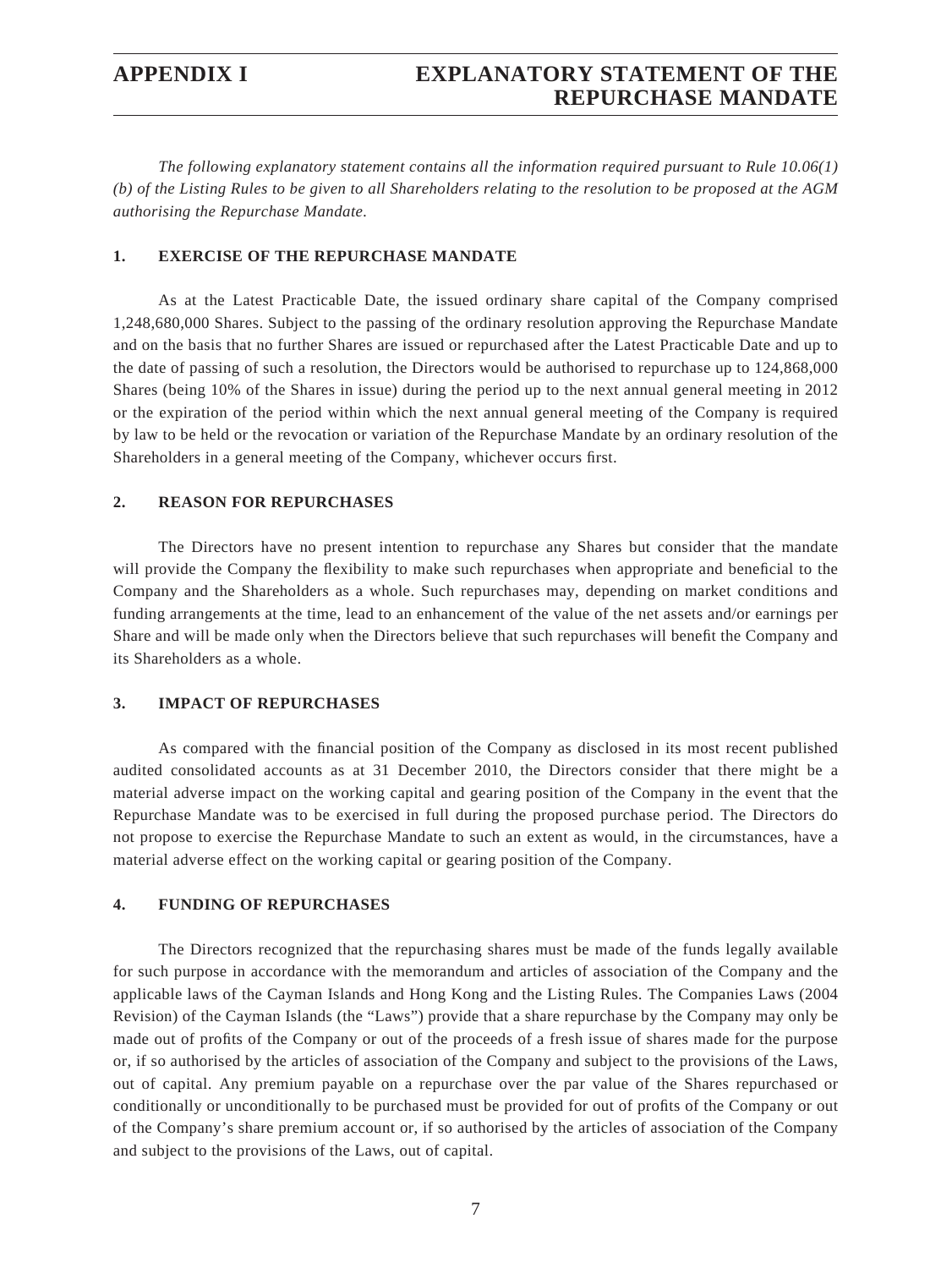### **5. DIRECTORS, THEIR ASSOCIATES AND CONNECTED PERSONS**

None of the Directors nor, to the best of their knowledge having made all reasonable enquiries, any of their respective associates (as defined in the Listing Rules), has any present intention, in the event that the proposed Repurchase Mandate is approved by the Shareholders, to sell Shares to the Company or its subsidiaries.

No connected person (as defined in the Listing Rules) of the Company has notified the Company of a present intention to sell Shares to the Company or its subsidiaries, or has undertaken not to do so in the event that the proposed Repurchase Mandate is approved by the Shareholders.

The Directors have undertaken to the Stock Exchange that they will exercise the power of the Company to make repurchases of its Shares pursuant to the Repurchase Mandate and in accordance with the Listing Rules and all applicable laws of the Cayman Islands, and in accordance with the regulations set out in the memorandum and articles of association of the Company.

#### **6. EFFECT OF TAKEOVERS CODE**

If on exercise of the power to repurchase Shares pursuant to the Repurchase Mandate, a Shareholder' proportionate interest in the voting rights of the Company increases, such an increase will be treated as an acquisition for the purpose of rule 32 of the Takeovers Code. Accordingly, a Shareholder or a group of Shareholders acting in concert could obtain or consolidate control of the Company and become obliged to make a mandatory offer in accordance with rule 26 of the Takeovers Code.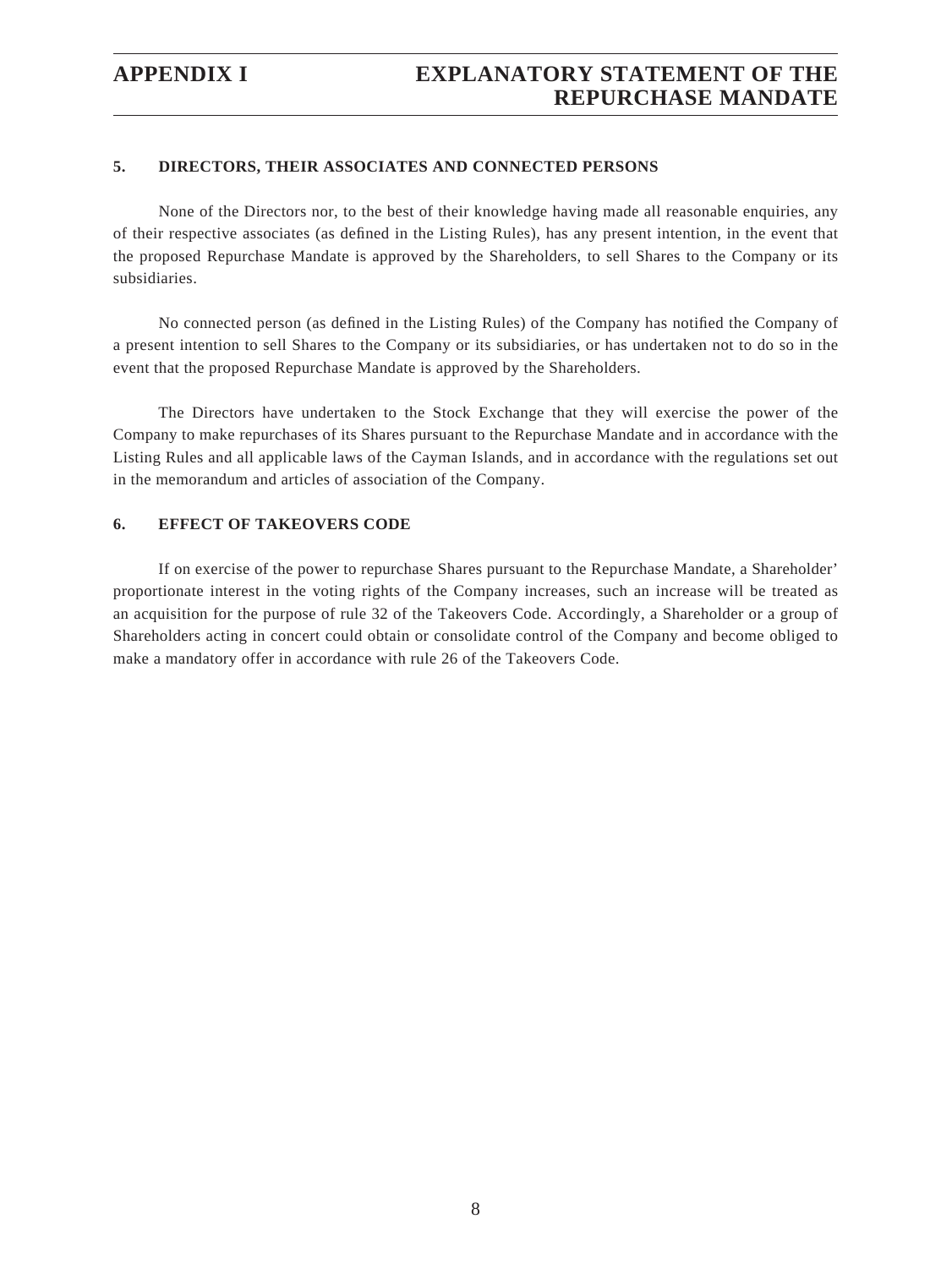As at the Latest Practicable Date, so far as the Directors are aware, the shareholding of the relevant Shareholders is as follows:

| <b>Name</b>                                                                        | <b>Number of Shares Practicable Date</b> | Approximate<br>percentage of<br>issued share<br>the Latest | <b>Approximate</b><br>percentage of<br>issued share<br>capital as at upon full exercise<br>of Repurchase<br><b>Mandate</b> |
|------------------------------------------------------------------------------------|------------------------------------------|------------------------------------------------------------|----------------------------------------------------------------------------------------------------------------------------|
| <b>COMPLANT</b> International Sugar<br>Industry Co., Ltd. (Note 1)                 | 300,000,000                              | 24.03%                                                     | 26.69%                                                                                                                     |
| China National Complete Plant Import<br>& Export Corporation (Group)<br>(Note 1)   | 300,000,000                              | 24.03%                                                     | 26.69%                                                                                                                     |
| State Development & Investment<br>Corporation (Note 1)                             | 300,000,000                              | 24.03%                                                     | 26.69%                                                                                                                     |
| <b>State-owned Assets Supervision</b><br>and Administration Commission<br>(Note 1) | 300,000,000                              | 24.03%                                                     | 26.69%                                                                                                                     |
| Hollyview International Limited<br>("Hollyview") (Note 2)                          | 212,495,083                              | 17.02%                                                     | 18.91%                                                                                                                     |
| Hu Yebi (Note 2)                                                                   | 215,943,083                              | 17.29%                                                     | 19.22%                                                                                                                     |
| Li Ling Xiu (Note 2)                                                               | 215,943,083                              | 17.29%                                                     | 19.22%                                                                                                                     |

The above are calculated based on issued shares of the Company of 1,248,680,000 as at the Latest Practice Date.

*Notes :*

- 1. State-owned Assets Supervision and Administration Commission (中國國務院國有資產監督管理委員 會) holds 100% of the State Development & Investment Corporation(國家開發投資公司)which holds 100% of China National Complete Plant Import & Export Corporation (Group) (中國成套設備進出口(集 團)總公司)which in turn holds 70% in COMPLANT International Sugar Industry Co., Ltd.. Besides these 300,000,000 Shares, COMPLANT International Sugar Industry Co., Ltd. also holds convertible notes which can be converted into 889,500,000 Shares during its conversion period.
- 2. Hollyview is beneficially and wholly owned by Mr. Hu Yebi, an executive Director, and so Mr. Hu Yebi is deemed to be interested in the 212,495,083 Shares held by Hollyview (by virtue of the SFO). Mr. Hu Yebi is also deemed to be interested in the Shares held by Ms. Li Ling Xiu, his spouse (by virtue of the SFO). Of these 215,943,083 Shares, 3,448,000 Shares are beneficially owned by Ms. Li Ling Xiu. Hollyview also holds convertible notes which can be converted into 125,000,000 Shares during its conversion period.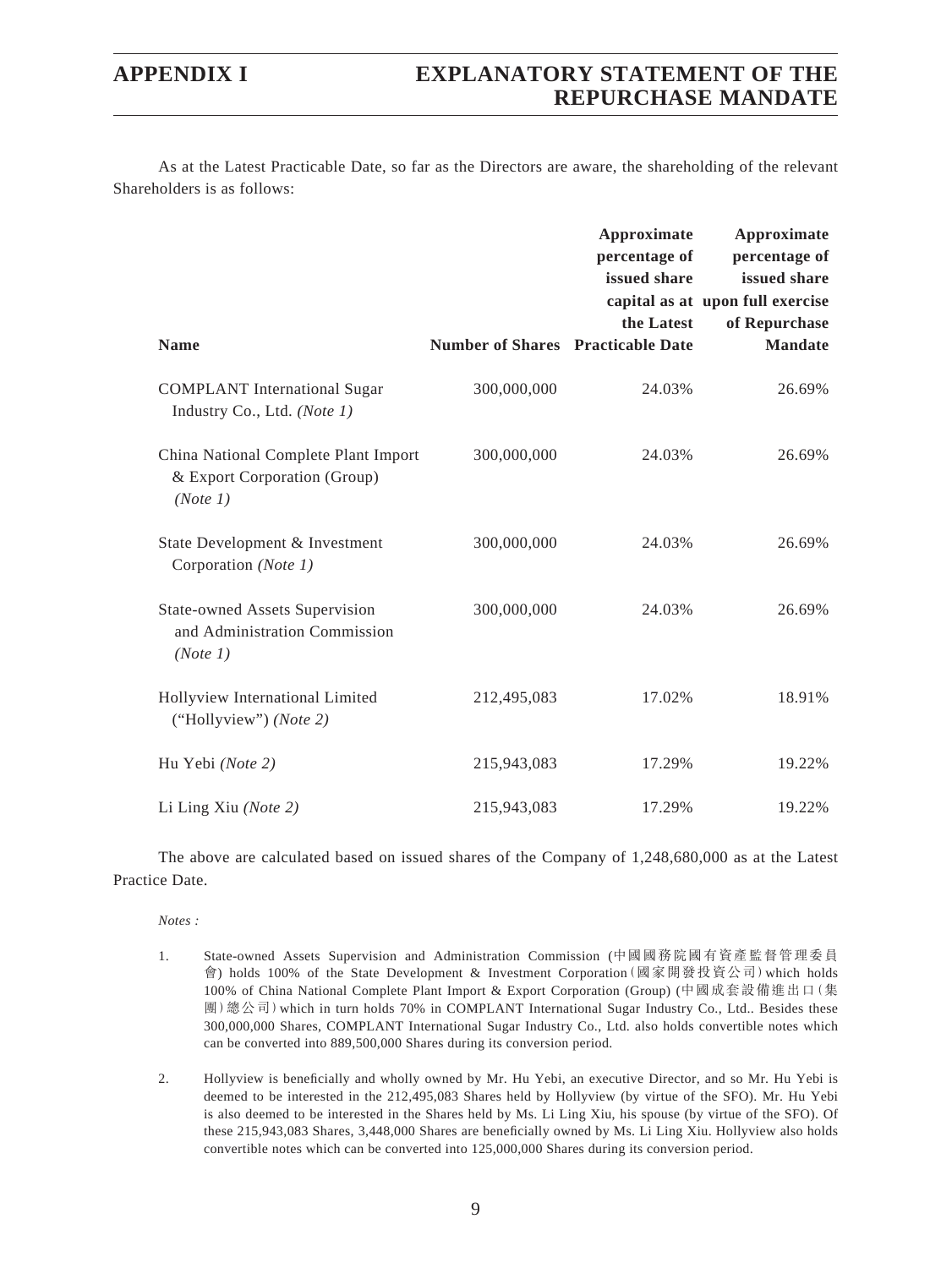## **APPENDIX I EXPLANATORY STATEMENT OF THE REPURCHASE MANDATE**

On the basis of the shareholding held by the Shareholders named above and assuming no conversion of the convertible notes, an exercise of the Repurchase Mandate in full would not result any in Shareholder, or group of Shareholders acting in concert, becoming obliged to make a mandatory offer under Rule 26 of the Takeovers Code. Moreover, in any event, the Directors do not intend to exercise the Repurchase Mandate to an extent which will trigger off the mandatory offer requirement pursuant to the rules of the Takeovers Code or which will reduce the aggregate amount of the share capital of the Company in public hands to below 25%.

### **7. SHARE REPURCHASE MADE BY THE COMPANY**

The Company has not repurchased any of its Shares during the six months period preceding the Latest Practicable Date.

#### **8. SHARE PRICES**

During each of the previous twelve months preceding the Latest Practicable Date, the highest and lowest prices at which the Shares were traded on the Stock Exchange were as follows:

|               | <b>Price per Share</b> |        |
|---------------|------------------------|--------|
| <b>Months</b> | <b>Highest</b>         | Lowest |
|               | HK\$                   | HK\$   |
| 2010          |                        |        |
| April         | 0.870                  | 0.750  |
| May           | 0.800                  | 0.540  |
| June          | 0.880                  | 0.620  |
| July          | 0.750                  | 0.630  |
| August        | 0.710                  | 0.610  |
| September     | 0.780                  | 0.620  |
| October       | 0.940                  | 0.650  |
| November      | 0.850                  | 0.740  |
| December      | 0.770                  | 0.710  |
| 2011          |                        |        |
| January       | 0.830                  | 0.740  |
| February      | 0.810                  | 0.730  |
| March         | 0.810                  | 0.650  |
| April*        | 0.790                  | 0.700  |

*\* Up to and including the Latest Practicable Date*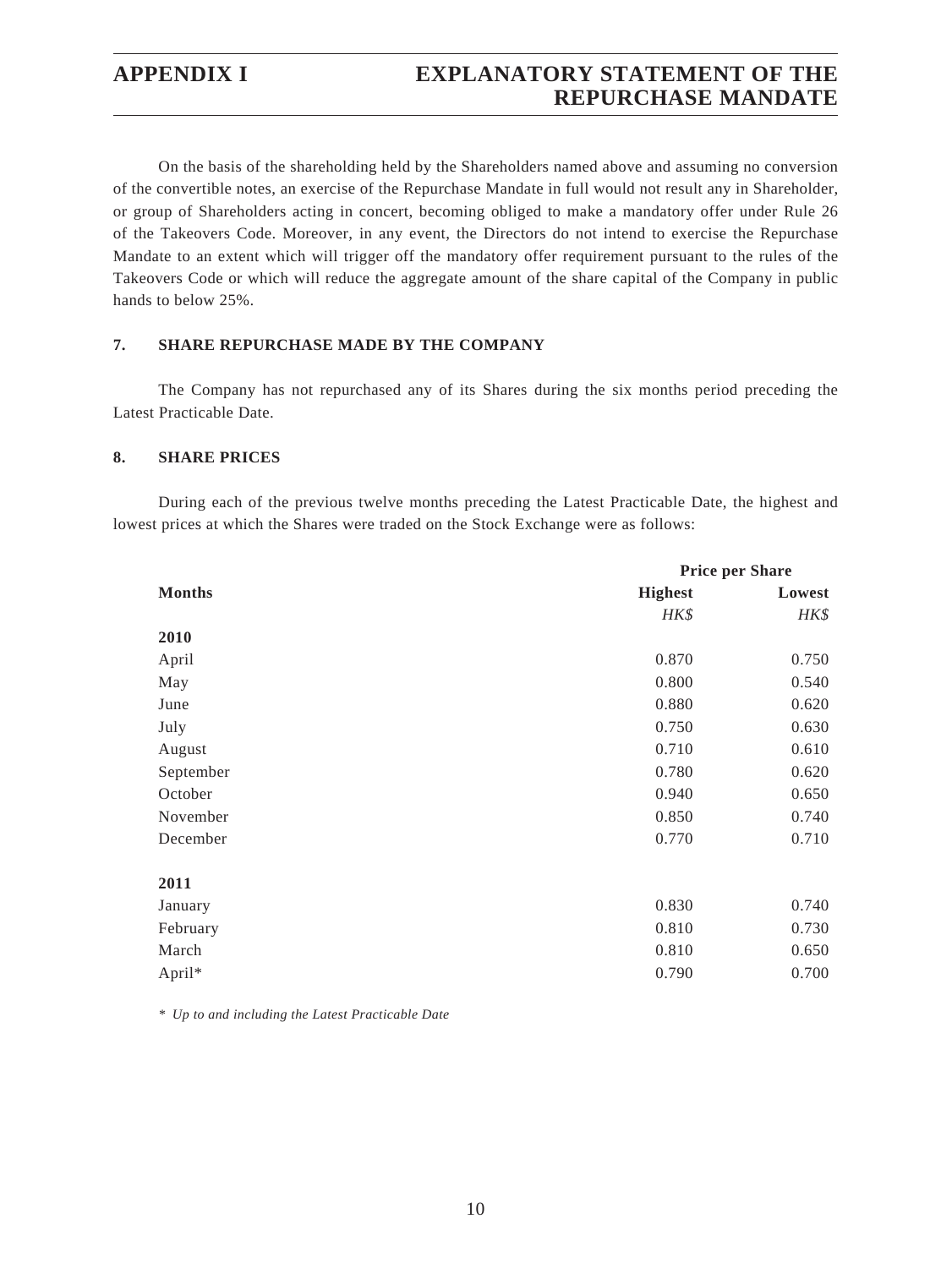## **APPENDIX II BIOGRAPHICAL DETAILS OF THE RETIRING DIRECTORS**

*The following are the particulars of the Directors who will be retired from their office at the AGM pursuant to the Articles of Association and, being eligible, have offered themselves for re-elections.*

**Mr. Hu Yebi** ("Mr. Hu"), aged 47, was appointed as executive Director in December 2010. Mr. Hu received his MBA from International Management School of the Netherlands in Delft, Holland and Postgraduate Diploma in Management Engineering from Beijing Institute of Technology in Beijing, China. Mr. Hu has more than 21 years' experience in securities and financial services, merger and acquisition and corporate finance. Mr. Hu is a licensed person registered under the SFO to carry on regulated activities on Dealing in Securities and Advising on Corporate Finance, and Mr. Hu is currently the responsible officer of Vision Finance International Company Limited, a registered institution licensed to carry on Type 1 (Dealing in Securities) and Type 6 (Advising on Corporate Finance) of the regulated activities under the SFO. Prior to that, Mr. Hu was the managing director, equity capital markets of DBS Asia Capital Ltd, a subsidiary of DBS Bank Limited (previously known as the Development Bank of Singapore Ltd.) from 14 March 1994 to 15 March 2002. Between 16 March 2002 to 22 January 2005, Mr. Hu was the founder and chairman of Partners Capital International Limited. From 1 July 2006 to present, Mr. Hu is the founder and chairman of Vision Finance Group Limited, the holding company of Vision Finance International Company Limited. For other listed company and public employment positions previously held, Mr. Hu was an independent non-executive director from 9 May 2005 to 8 May 2006 of VST Holdings Limited, a company listed on Main Board of the Stock Exchange under Stock Code of 856 and Mr. Hu was also appointed as a part-time member of Central Policy Unit of The Government of Hong Kong from 1 January 2008 to 31 December 2009.

Save as disclosed, Mr. Hu does not hold any directorships in any other public companies the securities of which are listed on any security market in Hong Kong or overseas in the last three years and has not held any other position in the Group. He has no relationship with any Directors, senior management or substantial or controlling shareholders of the Company. As at the date hereof, Mr. Hu and his spouse, Ms. Li Ling Xiu are deemed within the meaning of Part XV of the SFO to be interested in 340,943,083 Shares. Their interests include 3,448,000 Shares held by Ms. Li Ling Xiu; and 212,495,083 Shares and also convertible notes (which can be converted into 125,000,000 Shares during its conversion period) held by Hollyview, a company beneficially owned by Mr. Hu.

There is no service contract entered between the Company and Mr. Hu. Mr. Hu is not appointed for a specific term but is subject to retirement at the AGM after his appointment on 16 December 2010 and thereafter subject to retirement by rotation in accordance with the Articles of Association. Mr. Hu is entitled to receive a director's fee of HK\$10,000 per month (pro-rata adjusted for any service period shorter than a full month) without bonus payment, which will be reviewed and determined by the Board annually with the authorisation granted by the Shareholders at an annual general meeting of the Company annually and with reference to his duties and responsibilities with the Company, the Company's performance and the prevailing market condition.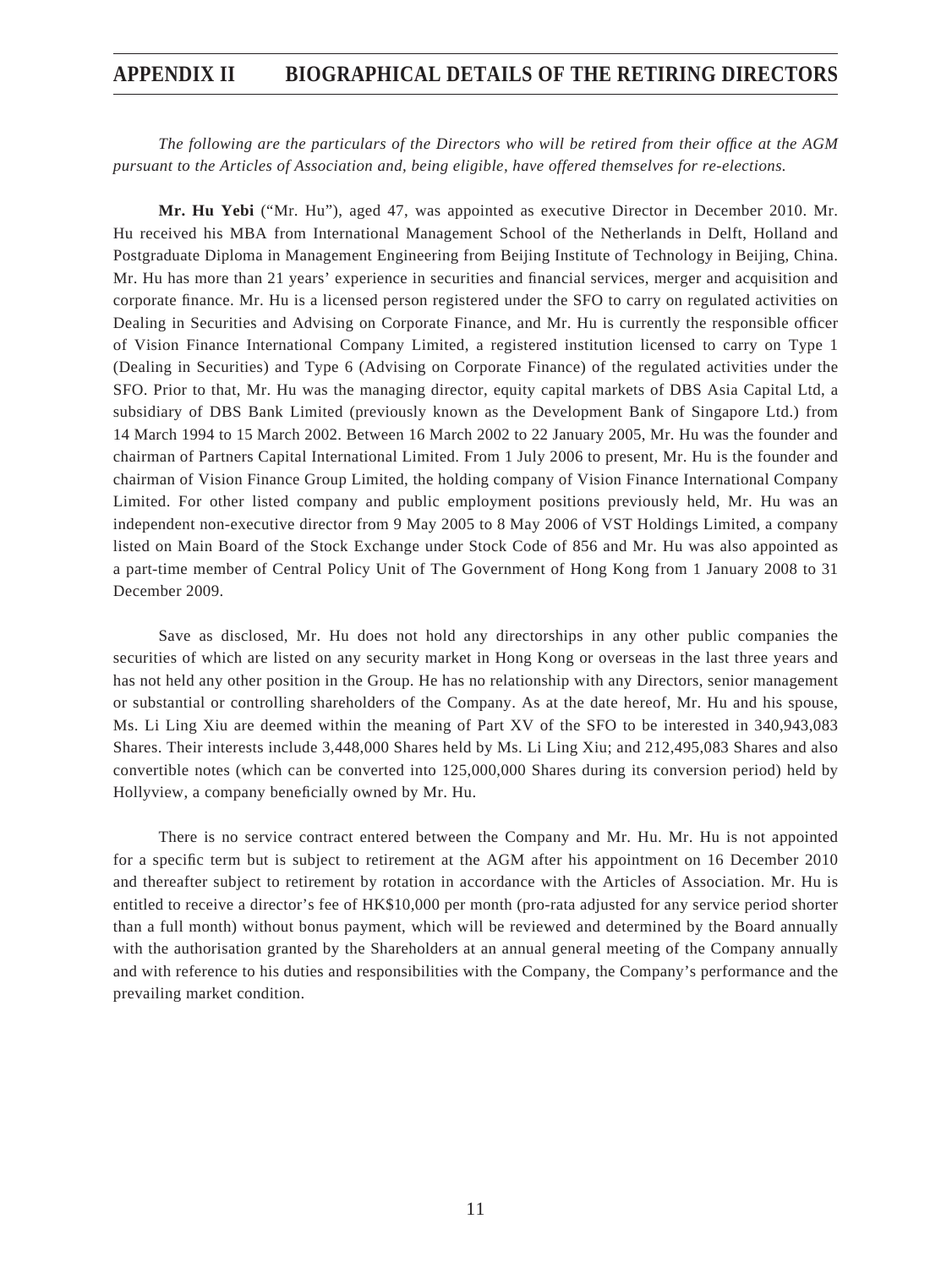## **APPENDIX II BIOGRAPHICAL DETAILS OF THE RETIRING DIRECTORS**

**Dr. Zheng Liu** ("Dr. Zheng"), aged 36, was an independent non-executive Director and the chairman of the remuneration committee and the audit committee of the Company. Dr. Zheng joined the Group in July 2007. Dr. Zheng received her Ph.D. degree in accounting from University of Southern California in 2003 and her bachelor degree in accounting from Shanghai University of Finance and Economics in 1996. Dr. Zheng is an assistant professor in the School of Business at the University of Hong Kong and a member of American Accounting Association.

Save as disclosed above, Dr. Zheng did not hold any directorships in other public companies the securities of which are listed on any security market in Hong Kong or overseas in the last three years and has not held any other position in the Group nor does she has any relationship with any Directors, senior management or substantial or controlling shareholders of the Company. Dr. Zheng does not have any interests in the Shares within the meaning of Part XV of the SFO.

There is no service contract between Dr. Zheng and the Company. Dr. Zheng is not appointed for a specific term but is subject to retirement by rotation and re-election at the annual general meeting of the Company in accordance with the Articles of Association. Dr. Zheng is entitled to a director's emolument of HK\$100,000 per annum without bonus payment, which is determined by the Board with reference to her responsibilities and duties and the prevailing market rate.

**Ms. Li Xiao Wei** ("Ms. Li"), aged 39, was an independent non-executive Director and a member of the remuneration committee and the audit committee of the Company. Ms. Li has over 10 years experience in sales and marketing in the PRC. Ms. Li joined the Group in September 2004.

Save as disclosed above, Ms. Li did not hold any directorships in other public companies the securities of which are listed on any security market in Hong Kong or overseas in the last three years and has not held any other position in the Group nor does she has any relationship with any Directors, senior management or substantial or controlling shareholders of the Company. Ms. Li does not have any interests in the Shares within the meaning of Part XV of the SFO.

There is no service contract between Ms. Li and the Company. Ms. Li is not appointed for a specific term but is subject to retirement by rotation and re-election at the annual general meeting of the Company in accordance with the Articles of Association. Ms. Li did not receive any director's emolument for the year ended 31 December 2010 but is subject to review by the Board with reference to her responsibilities and duties and the prevailing market rate.

Save as disclosed above, there is no information to be disclosed pursuant to rule  $13.51(2)(h)$  to (v) of the Listing Rules or any other matter concerning Mr. Hu, Dr. Zheng, and Ms. Li that needs to be brought to the attention of the Shareholders.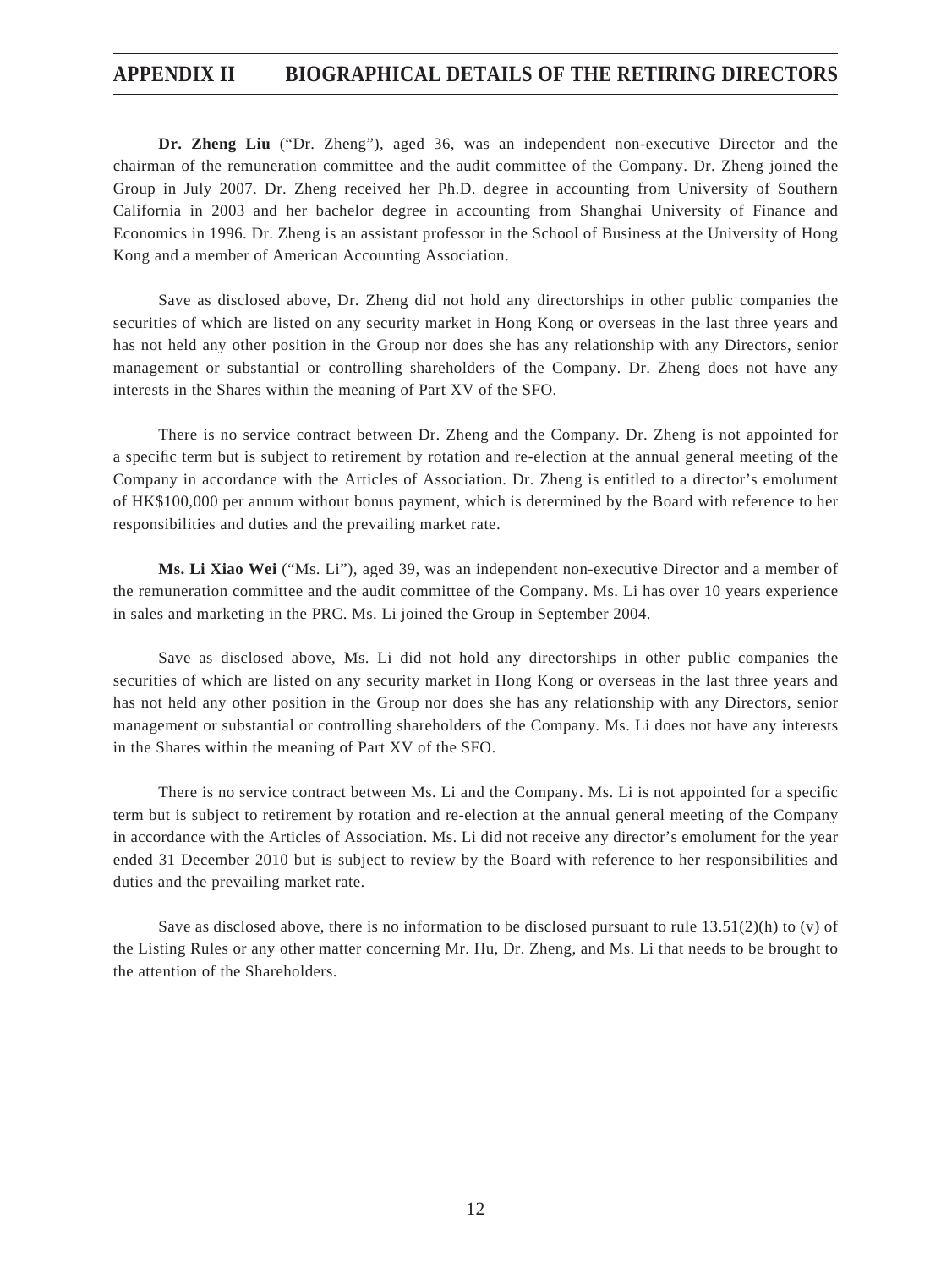# **NOTICE OF ANNUAL GENERAL MEETING**

## **HUA LIEN INTERNATIONAL (HOLDING) COMPANY LIMITED**

**華聯國際(控股)有限公司**\*

*(Incorporated in the Cayman Islands with limited liability)*

**(Stock Code: 969)**

# **NOTICE OF ANNUAL GENERAL MEETING**

**NOTICE IS HEREBY GIVEN** that the annual general meeting of Hua Lien International (Holding) Company Limited (the "Company") will be held at Dragon II, 2/F., The Kowloon Hotel, 19-21 Nathan Road, Tsimshatsui, Kowloon, Hong Kong on Friday, 3 June 2011 at 12:00 noon for the following purposes:

- 1. To receive and consider the audited financial statements of the Company and its subsidiaries and the reports of the directors and the auditors of the Company for the year ended 31 December 2010.
- 2. To re-elect directors of the Company and to authorize the board of directors of the Company (the "Board") to fix their remuneration.
- 3. To re-appoint auditors of the Company and to authorize the Board to fix their remuneration.

As special business, to consider, and if thought fit, pass the following resolutions as ordinary resolutions:

### **ORDINARY RESOLUTIONS**

### 4. "**THAT**

- (a) subject to paragraph (c) below, the exercise by the directors of the Company during the Relevant Period (as hereinafter defined) of all the powers of the Company to allot, issue and deal with additional shares in the capital of the Company and to make or grant offers, agreements and options which might require the exercise of such power be and is hereby generally and unconditionally approved;
- (b) the approval in paragraph (a) shall authorize the directors of the Company during the Relevant Period to make or grant offers, agreements and options which might require the exercise of such power after the end of the Relevant Period;

*<sup>\*</sup> For identifi cation purpose only*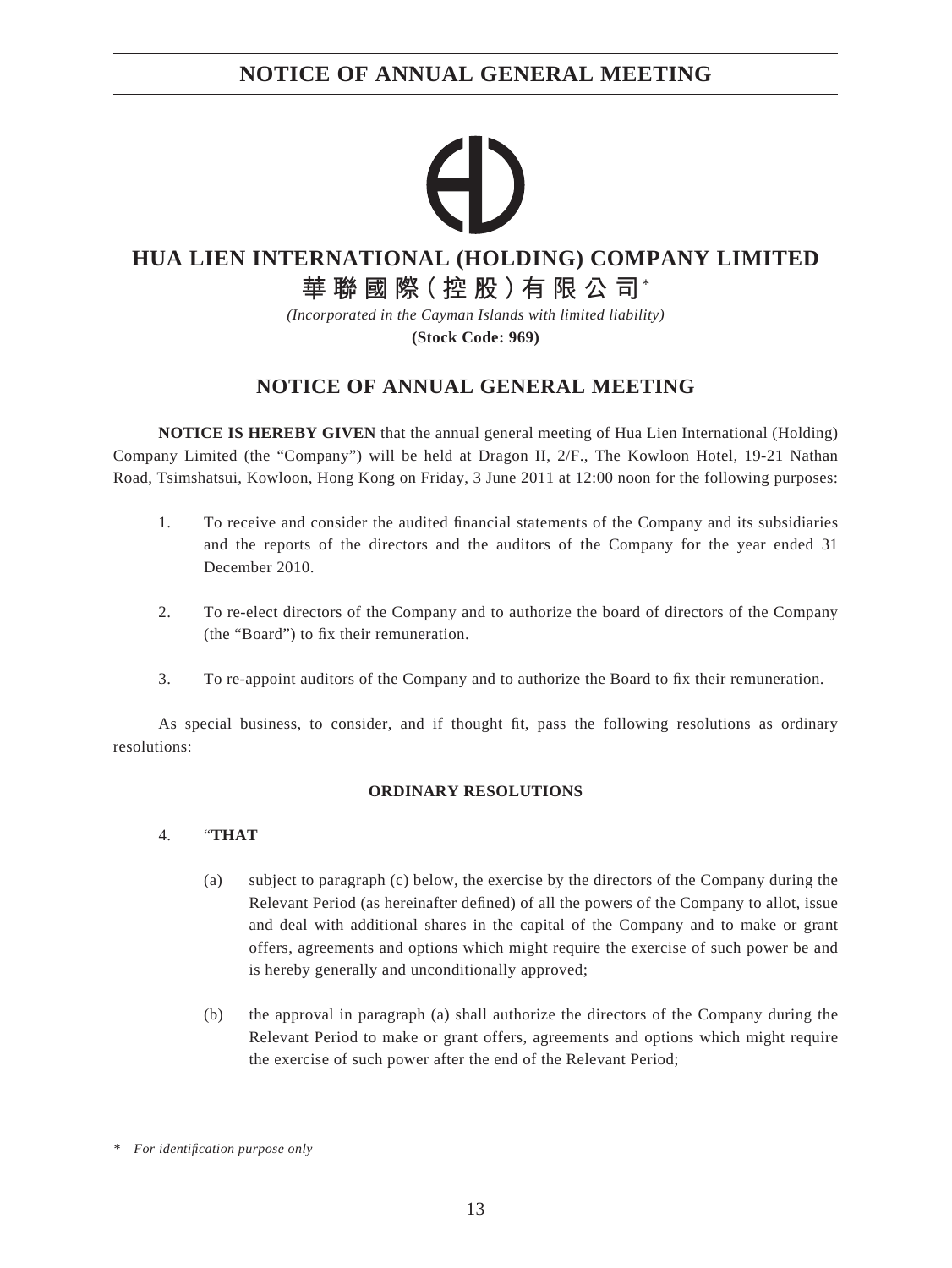- (c) the aggregate nominal amount of share capital allotted or agreed conditionally or unconditionally to be allotted (whether pursuant to an option or otherwise) by the directors of the Company pursuant to the approval in paragraph (a), otherwise than pursuant to  $(i)$  a Rights Issue (as hereinafter defined) or  $(ii)$  the exercise of the subscription or conversion rights attaching to any warrants, convertible notes or other securities issued by the Company which are convertible into share of the Company or (iii) any share option scheme or similar arrangement for the time being adopted for grant or issue to the eligible participants of the shares or rights to acquire shares in the capital of the Company or (iv) an issue of shares as scrip dividends pursuant to the memorandum and articles of association of the Company from time to time, shall not exceed 20% of the aggregate nominal amount of the share capital of the Company in issue as at the date of this resolution and the said approval shall be limited accordingly; and
- (d) for the purposes of this resolution:–

 "Relevant Period" means the period from the passing of this resolution until whichever is the earliest of:–

- (i) the conclusion of the next annual general meeting of the Company;
- (ii) the expiration of the period within which the next annual general meeting of the Company is required by the memorandum and articles of association of the Company or any applicable law of the Cayman Islands to be held; and
- (iii) the revocation or variation of this resolution by an ordinary resolution of the shareholders of the Company in general meeting.

"Rights Issue" means an offer of shares open for a period fixed by the directors of the Company to holders of shares on the register on a fixed record date in proportion to their then holdings of such shares (subject to such exclusion or other arrangements as the directors of the Company may deem necessary or expedient in relation to fractional entitlements or having regard to any restrictions or obligations under the law of, or the requirements of any recognized regulatory body or any stock exchange in any territory applicable to the Company)."

### 5. "**THAT**

- (a) the exercise by the directors of the Company during the Relevant Period of all powers of the Company to purchase its own shares, subject to and in accordance with all applicable laws, be and is hereby generally and unconditionally approved;
- (b) the aggregate nominal amount of shares of the Company purchased by the Company pursuant to the approval in paragraph (a) during the Relevant Period shall not exceed 10% of the aggregate nominal amount of the share capital of the Company in issue as at the date of this resolution and the said approval be limited accordingly; and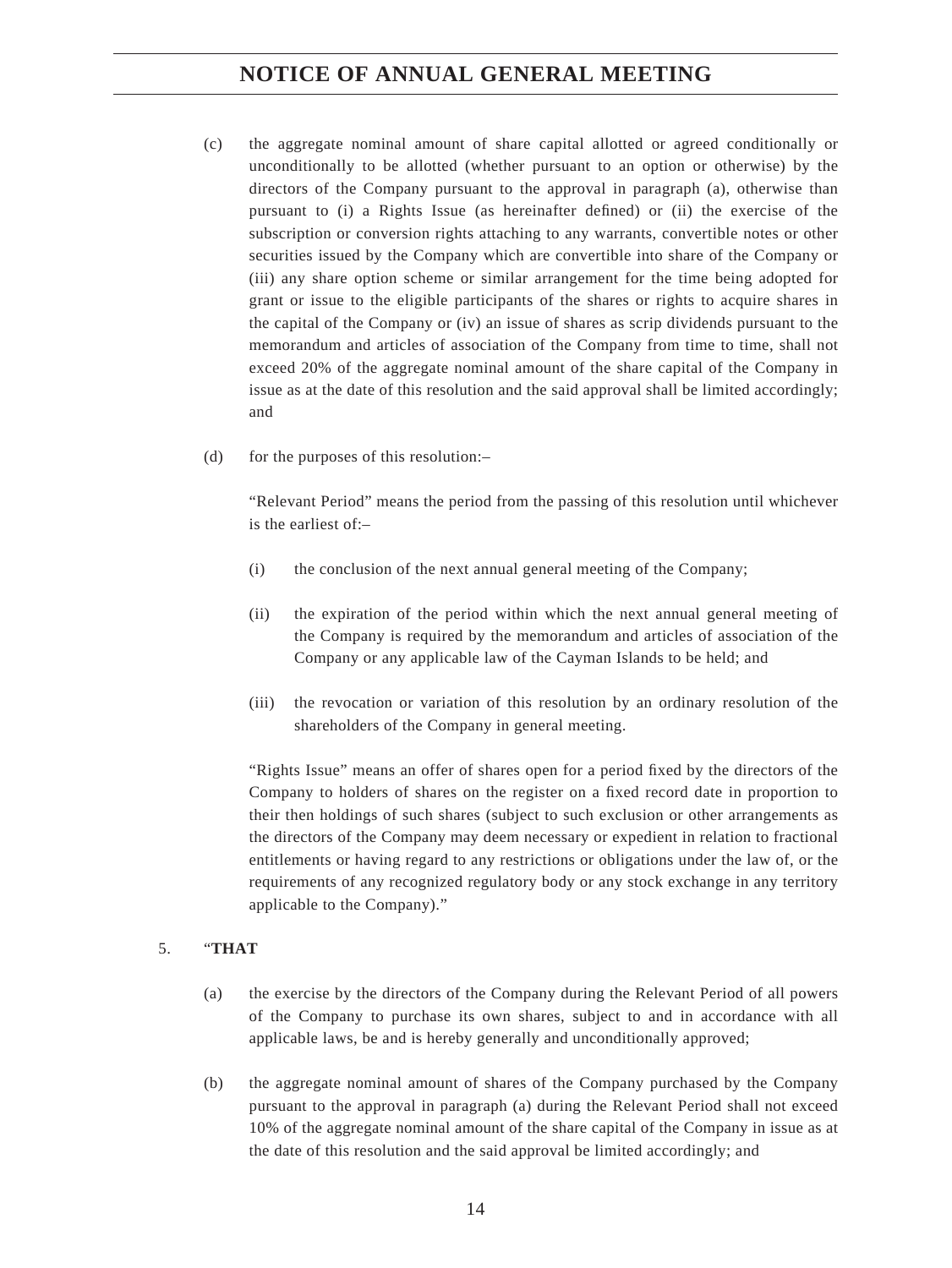## **NOTICE OF ANNUAL GENERAL MEETING**

(c) for the purposes of this resolution:–

 "Relevant Period" means the period from the passing of this resolution until whichever is the earlier of:–

- (i) the conclusion of the next annual general meeting of the Company;
- (ii) the expiration of the period within which the next annual general meeting of the Company is required by the memorandum and articles of association of the Company or any applicable law of the Cayman Islands to be held; and
- (iii) the revocation or variation of this resolution by an ordinary resolution of the shareholders of the Company in general meeting."

### 6. "**THAT**

conditional upon resolution nos. 4 and 5 above being passed, the aggregate nominal amount of the number of shares in the capital of the Company which are repurchased by the Company under the authority granted to the directors as mentioned in resolution no. 5 above shall be added to the aggregate nominal amount of share capital that may be allotted or agreed conditionally or unconditionally to be allotted by the directors of the Company pursuant to resolution no. 4 above."

> Yours faithfully, For and on behalf of the Board of **Hua Lien International (Holding) Company Limited Shih Chian Fang** *Chairman*

Hong Kong, 29 April 2011

*Principal Place of Business in Hong Kong:* Unit 2513A, 25th Floor 113 Argyle Street Mongkok, Kowloon Hong Kong

*Notes:–*

(1) A member entitled to attend and vote at the meeting convened by the above notice is entitled to appoint proxies to attend and, in the event of a poll, vote in his stead. A proxy need not be a member of the Company. In order to be valid, the form of proxy must be deposited at the Company's principal place of business in Hong Kong of Unit 2513A, 25th Floor, 113 Argyle Street, Mongkok, Kowloon, Hong Kong together with a power of attorney or other authority, if any, under which it is signed or a notarially certified copy of that power or authority, not less than 48 hours before the time for holding the meeting or adjourned meeting. Completion and delivery of this form of proxy will not preclude a Shareholder from attending and voting in person if he is subsequently able to present and, in such event, the instrument appointing a proxy shall be deemed to be revoked.